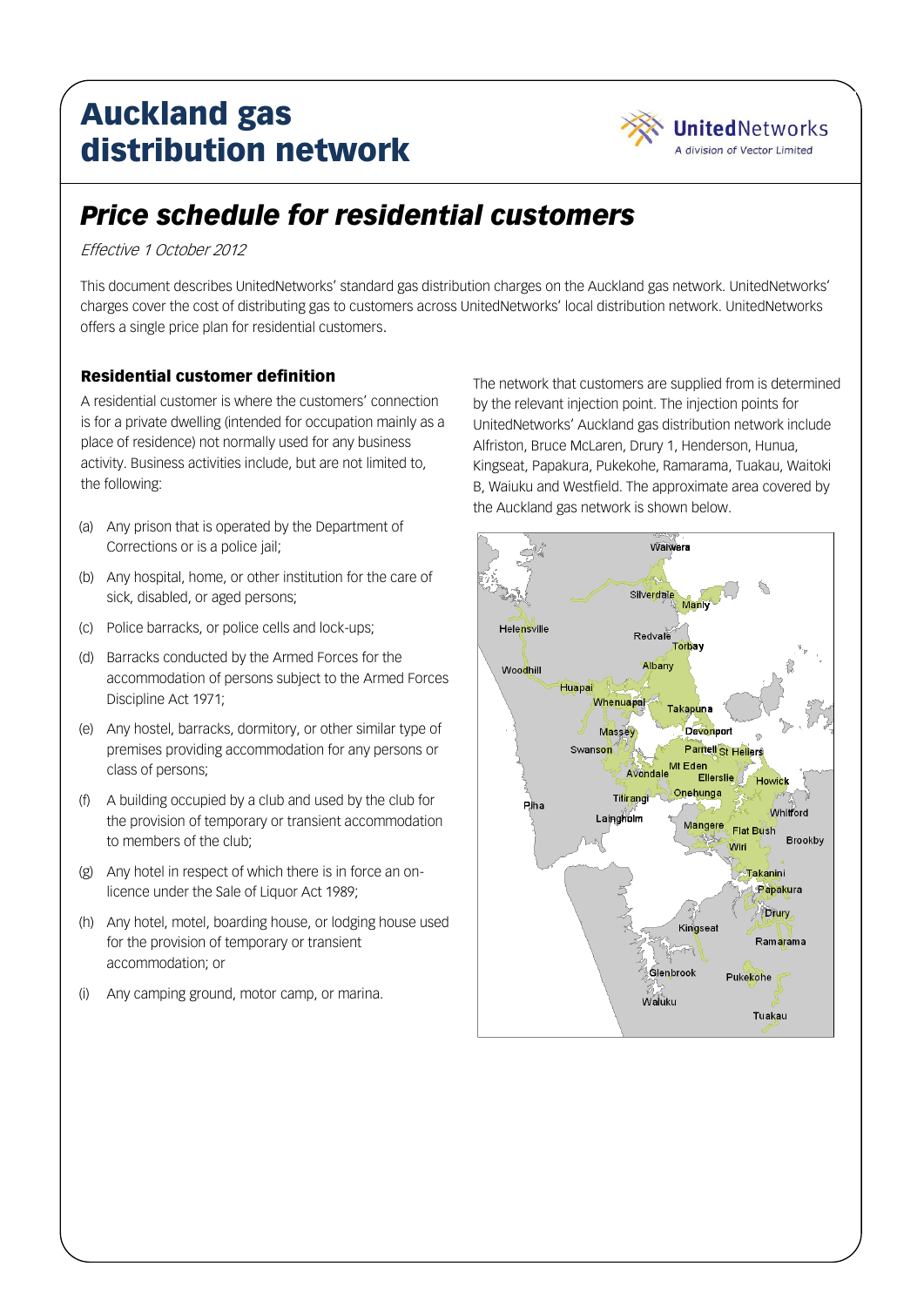#### Price plan GA0R

The GA0R pricing plan applies to all residential customers connected to UnitedNetworks' Auckland gas network. As at 1 October 2012 there were approximately 86,000 customers on this price plan.

|                              | <b>PRICE</b> (excludes GST) |           |          |        |
|------------------------------|-----------------------------|-----------|----------|--------|
|                              | Charge type                 | Code      | Units    | Rate   |
| <b>Residential</b><br>(GA0R) | Fixed                       | GAOR-FIXD | $$$ /day | 0.2600 |
|                              | Variable                    | GAOR-24UC | \$/kWh   | 0.0331 |

- The fixed charge (code GA0R-FIXD) is a daily charge applied to the number of days each customer is connected to UnitedNetworks' network.
- The variable charge (code GA0R-24UC) applies to all gas distributed to each customer.

#### Extent of charges

- The distribution charges published in this schedule relate to the cost of owning, operating and maintaining the network as it currently exists but do not include amongst other things, energy charges for the gas customers use, transmission charges, metering charges, the cost of reading meters and the cost of customer fittings or appliances.
- In order for UnitedNetworks to supply any new or changed distribution service, including but not limited to the connection to the network of additional connections and the modification, relocation or removal of current connections, UnitedNetworks may apply non-standard charges other than those outlined in this schedule on a case by case basis.
- All rates are exclusive of GST.

#### For further information

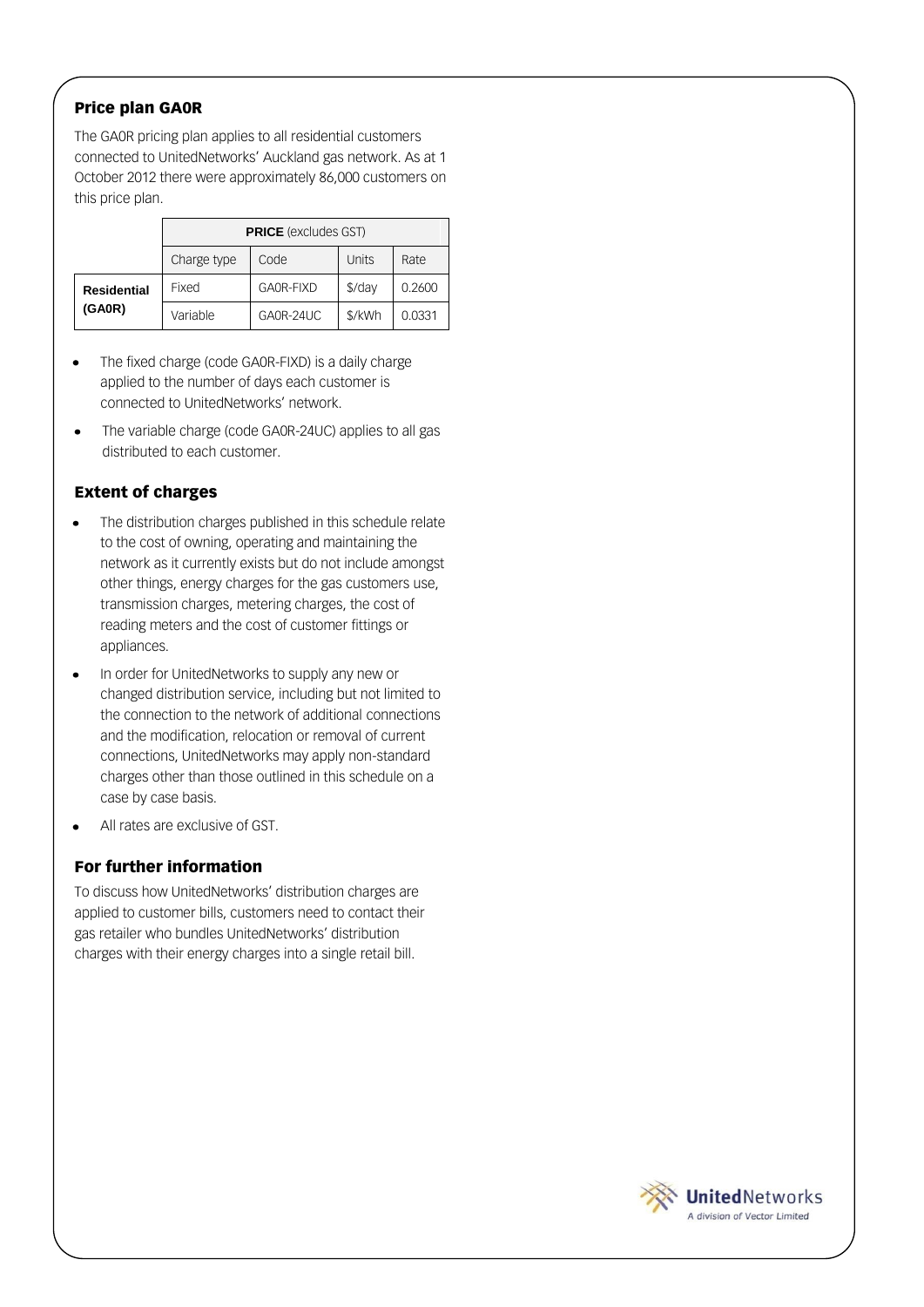# Auckland gas distribution network



# *Price schedule for business customers*

Effective 1 October 2012

This document describes UnitedNetworks' standard gas distribution charges on the Auckland gas network. UnitedNetworks' charges cover the cost of distributing gas to customers across UnitedNetworks' local distribution network. UnitedNetworks offers a single price plan for business customers.

### Business customer definition

A business customer is where the customer is not a residential customer (as outlined in UnitedNetworks' residential price schedule) and has a load size (installed equipment or meter capacity) of less than or equal to 10 standard cubic metres per hour (scm/h).

The network that customers are supplied from is determined by the relevant injection point. The injection points for UnitedNetworks' Auckland gas distribution network include; Alfriston, Bruce McLaren, Drury 1, Henderson, Hunua, Kingseat, Papakura, Pukekohe, Ramarama, Tuakau, Waitoki B, Waiuku and Westfield. The approximate area covered by the Auckland gas network is shown below.



## Price plan GA01

The GA01 pricing plan applies to all business customers connected to UnitedNetworks' Auckland gas network. As at 1 October 2012 there were approximately 2,200 customers on this price plan.

|                           | <b>PRICE</b> (excludes GST) |           |          |        |
|---------------------------|-----------------------------|-----------|----------|--------|
|                           | Charge type                 | Code      | Units    | Rate   |
| <b>Business</b><br>(GA01) | Fixed                       | GA01-FIXD | $$$ /day | 0.3800 |
|                           | Variable                    | GA01-24UC | \$/kWh   | 0.0298 |

- The fixed charge (code GA01-FIXD) is a daily charge applied to the number of days each customer is connected to UnitedNetworks' network.
- The variable charge (code GA01-24UC) applies to all gas distributed to each customer.

## Extent of charges

- The distribution charges published in this schedule relate to the cost of owning, operating and maintaining the network as it currently exists but do not include amongst other things, energy charges for the gas customers use, transmission charges, metering charges, the cost of reading meters and the cost of customer fittings or appliances.
- In order for UnitedNetworks to supply any new or changed distribution service, including but not limited to the connection to the network of additional connections and the modification, relocation or removal of current connections, UnitedNetworks may apply non-standard charges other than those outlined in this schedule on a case by case basis.
- All rates are exclusive of GST.

## <sup>4</sup>For further information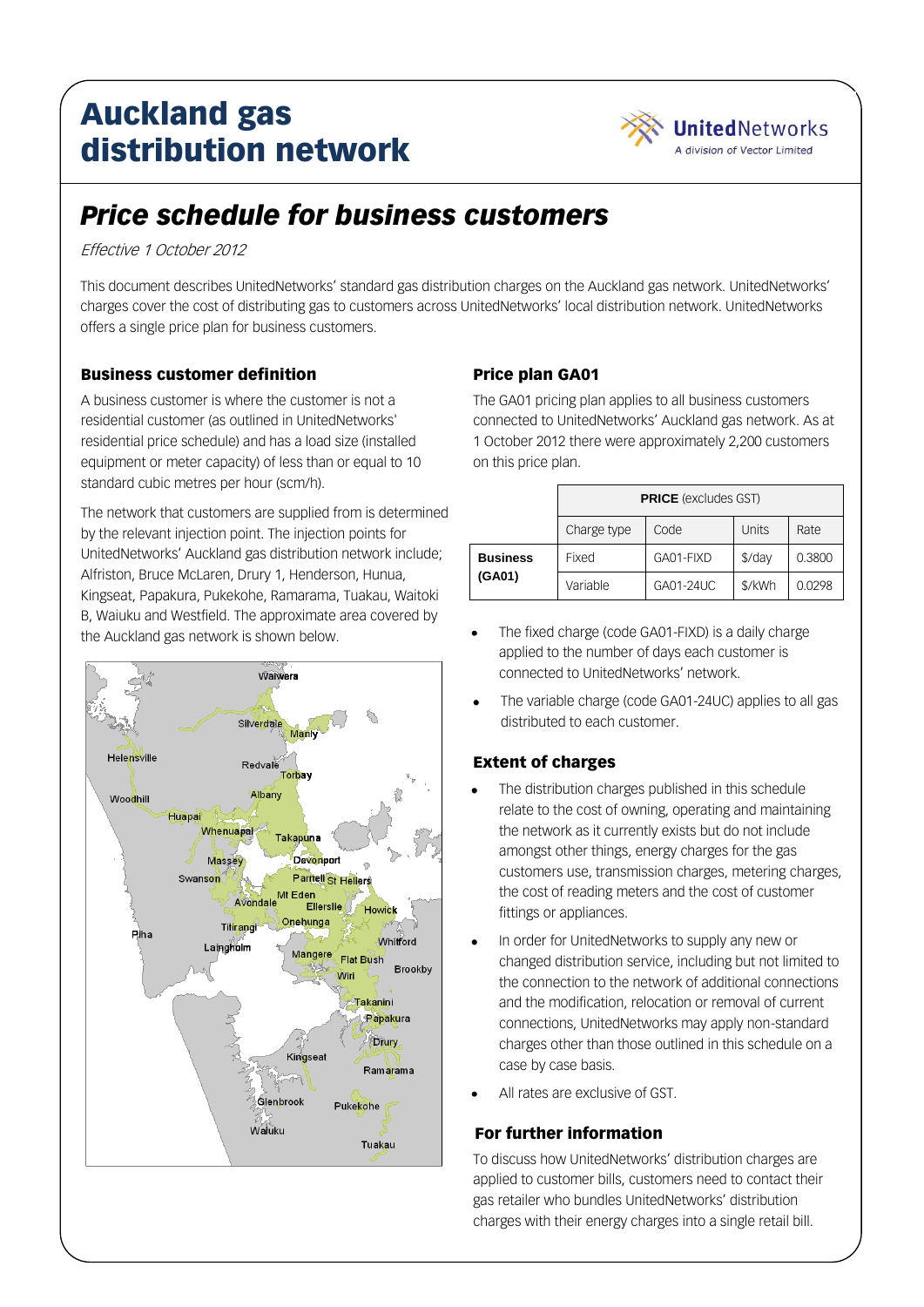# Auckland gas distribution network



# *Price schedule for commercial customers*

Effective 1 October 2012

This document describes UnitedNetworks' standard gas distribution charges on the Auckland gas network. UnitedNetworks' charges cover the cost of distributing gas to customers across UnitedNetworks' local distribution network. UnitedNetworks offers four price plans for commercial customers depending on the customer's connection size, operating pipeline pressure and location.

#### Commercial customer definition

A commercial customer is where the customer is not a residential customer (as outlined in UnitedNetworks' residential price schedule) and has a load size (installed equipment or meter capacity) of greater than 10 standard cubic metres per hour (scm/h) and less than or equal to 200scm/h.

The network that customers are supplied from is determined by the relevant injection point. The injection points for UnitedNetworks' Auckland gas distribution network include; Alfriston, Bruce McLaren, Drury 1, Henderson, Hunua, Kingseat, Papakura, Pukekohe, Ramarama, Tuakau, Waitoki B, Waiuku and Westfield. The approximate area covered by the Auckland gas network is shown below.



#### Price plan GA02

The GA02 pricing plan applies to commercial customers connected to UnitedNetworks' Auckland gas network with a load size greater than 10scm/h and less than or equal to 40scm/h, located in pricing zone 0. As at 1 October 2012 there were approximately 2,200 customers on this price plan.

|                             | <b>PRICE</b> (excludes GST) |           |        |        |
|-----------------------------|-----------------------------|-----------|--------|--------|
|                             | Charge type                 | Code      | Units  | Rate   |
| <b>Commercial</b><br>(GA02) | Fixed                       | GA02-FIXD | \$/day | 1.3700 |
|                             | Variable                    | GA02-24UC | \$/kWh | 0 0219 |

- The fixed charge (code GA02-FIXD) is a daily charge applied to the number of days each customer is connected to UnitedNetworks' network.
- The variable charge (code GA02-24UC) applies to all gas distributed to each customer.

#### Price plan GA12

The GA12 pricing plan applies to commercial customers connected to UnitedNetworks' Auckland gas network with a load size greater than 10scm/h and less than or equal to 40scm/h, located in pricing zone 1. As at 1 October 2012 there were approximately 190 customers on this price plan.

|                             | <b>PRICE</b> (excludes GST) |           |        |        |
|-----------------------------|-----------------------------|-----------|--------|--------|
|                             | Charge type                 | Code      | Units  | Rate   |
| <b>Commercial</b><br>(GA12) | Fixed                       | GA12-FIXD | \$/day | 1.1800 |
|                             | Variable                    | GA12-24UC | \$/kWh | 0.0156 |

- The fixed charge (code GA12-FIXD) is a daily charge applied to the number of days each customer is connected to UnitedNetworks' network.
- The variable charge (code GA12-24UC) applies to all gas distributed to each customer.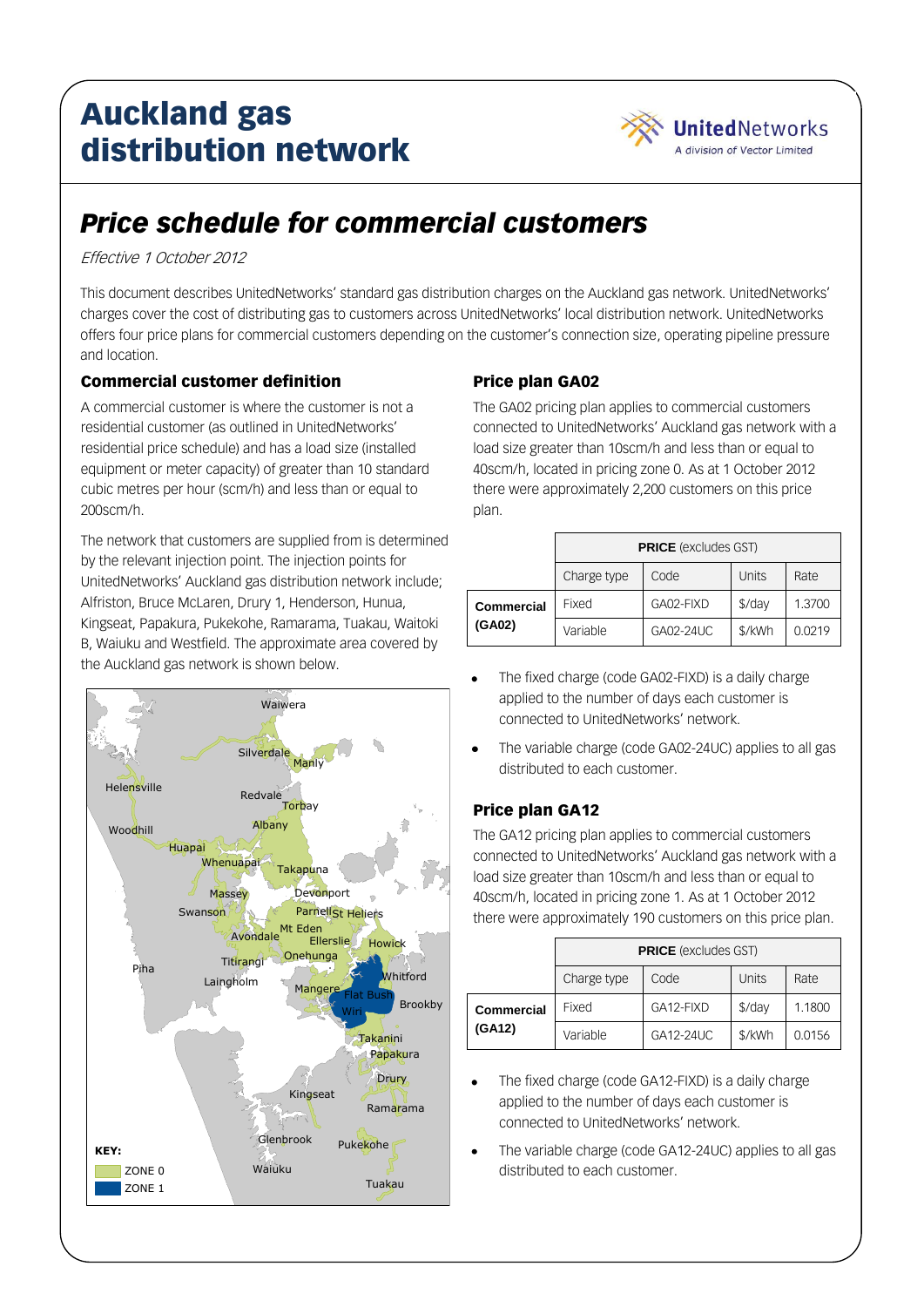# Price plan GAS3

The GAS3 pricing plan applies to commercial customers connected to UnitedNetworks' Auckland gas network with a load size greater than 40scm/h and less than or equal to 200scm/h and a nominal operating pressure higher than 420 kilopascals (kPa). As at 1 October 2012 there were approximately 90 customers on this price plan.

|                   | <b>PRICE</b> (excludes GST) |                  |          |        |
|-------------------|-----------------------------|------------------|----------|--------|
|                   | Charge type                 | Code             | Units    | Rate   |
| <b>Commercial</b> | Fixed                       | GAS3-FIXD        | $$$ /day | 3.8800 |
| (GAS3)            | Variable                    | <b>GAS3-24UC</b> | \$/kWh   | 0.0130 |

- The fixed charge (code GAS3-FIXD) is a daily charge applied to the number of days each customer is connected to UnitedNetworks' network.
- The variable charge (code GAS3-24UC) applies to all gas distributed to each customer.

### Price plan GAT3

The GAT3 pricing plan applies to commercial customers connected to UnitedNetworks' Auckland gas network with a load size greater than 40scm/h and less than or equal to 200scm/h, and a nominal operating pressure equal to or less than 420kPa. As at 1 October 2012 there were approximately 750 customers on this price plan.

|                             | <b>PRICE</b> (excludes GST) |           |        |        |
|-----------------------------|-----------------------------|-----------|--------|--------|
|                             | Charge type                 | Code      | Units  | Rate   |
| <b>Commercial</b><br>(GAT3) | Fixed                       | GAT3-FIXD | \$/day | 3.9200 |
|                             | Variable                    | GAT3-24UC | \$/kWh | 0.0131 |

- The fixed charge (code GAT3-FIXD) is a daily charge applied to the number of days each customer is connected to UnitedNetworks' network.
- The variable charge (code GAT3-24UC) applies to all gas  $\bullet$ distributed to each customer.

#### Extent of charges

The distribution charges published in this schedule relate to the cost of owning, operating and maintaining the network as it currently exists but do not include amongst other things, energy charges for the gas customers use, transmission charges, metering charges, the cost of reading meters and the cost of customer fittings or appliances.

- In order for UnitedNetworks to supply any new or changed distribution service, including but not limited to the connection to the network of additional connections and the modification, relocation or removal of current connections, UnitedNetworks may apply non-standard charges other than those outlined in this schedule on a case by case basis.
- All rates are exclusive of GST.

#### For further information

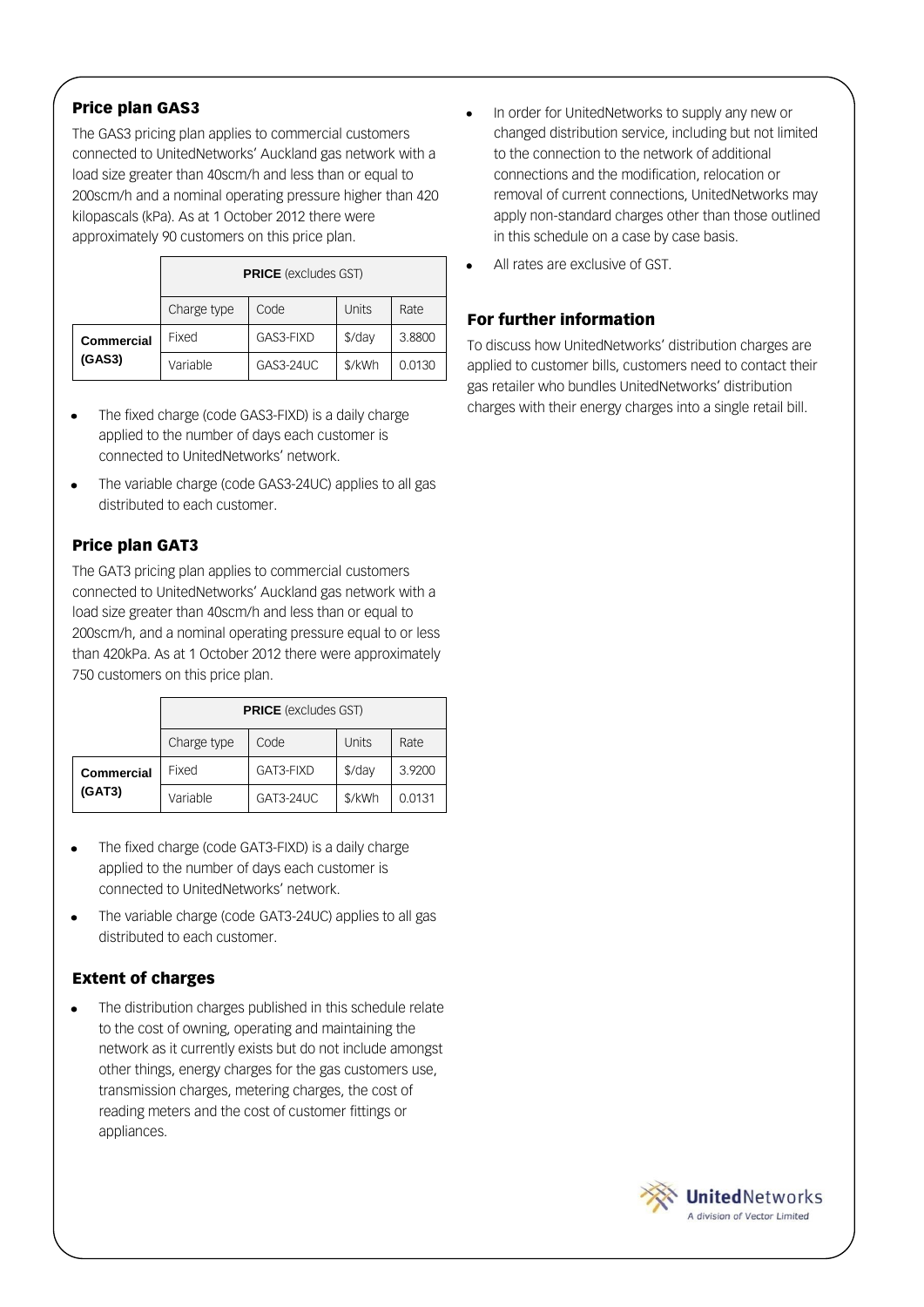# Auckland gas distribution network



# *Price schedule for industrial customers*

#### Effective 1 October 2012

This document describes UnitedNetworks' standard gas distribution charges on the Auckland gas network. UnitedNetworks' charges cover the cost of distributing gas to customers across UnitedNetworks' local distribution network. UnitedNetworks offers two price plans for industrial customers depending on the customer's operating pipeline pressure.

#### Industrial customer definition

An industrial customer is where the customer is not a residential customer (as outlined in UnitedNetworks' residential price schedule) and has a load size (installed equipment or meter capacity) of greater than 200 standard cubic metres per hour (scm/h).

The network that customers are supplied from is determined by the relevant injection point. The injection points for United Networks' Auckland gas distribution network include; Alfriston, Bruce McLaren, Drury 1, Henderson, Hunua, Kingseat, Papakura, Pukekohe, Ramarama, Tuakau, Waitoki B, Waiuku and Westfield. The approximate area covered by the Auckland gas network is shown below.



### Price plan GAS4

The GAS4 pricing plan applies to industrial customers connected to UnitedNetworks' Auckland gas network with a nominal operating pressure higher than 420 kilopascals (kPa). As at 1 October 2012 there were approximately 20 customers on this price plan.

|                             | <b>PRICE</b> (excludes GST) |           |          |        |
|-----------------------------|-----------------------------|-----------|----------|--------|
|                             | Charge type                 | Code      | Units    | Rate   |
| <b>Industrial</b><br>(GAS4) | Fixed                       | GAS4-FIXD | $$$ /day | 11.16  |
|                             | Variable                    | GAS4-24UC | \$/kWh   | 0.0099 |

- The fixed charge (code GAS4-FIXD) is a daily charge applied to the number of days the customer is connected to UnitedNetworks' network.
- The variable charge (code GAS4-24UC) applies to all gas distributed to each customer.

## Price plan GAT4

The GAT4 pricing plan applies to industrial customers connected to UnitedNetworks' Auckland gas network with a nominal operating pressure equal to or less than 420kPa. As at 1 October 2012 there were approximately 110 customers on this price plan.

|                             | <b>PRICE</b> (excludes GST) |                  |          |        |
|-----------------------------|-----------------------------|------------------|----------|--------|
|                             | Charge type                 | Code             | Units    | Rate   |
| <b>Industrial</b><br>(GAT4) | Fixed                       | GAT4-FIXD        | $$$ /day | 11.75  |
|                             | Variable                    | <b>GAT4-24UC</b> | \$/kWh   | 0.0105 |

- The fixed charge (code GAT4-FIXD) is a daily charge applied to the number of days the customer is connected to UnitedNetworks' network.
- The variable charge (code GAT4-24UC) applies to all gas distributed to each customer.